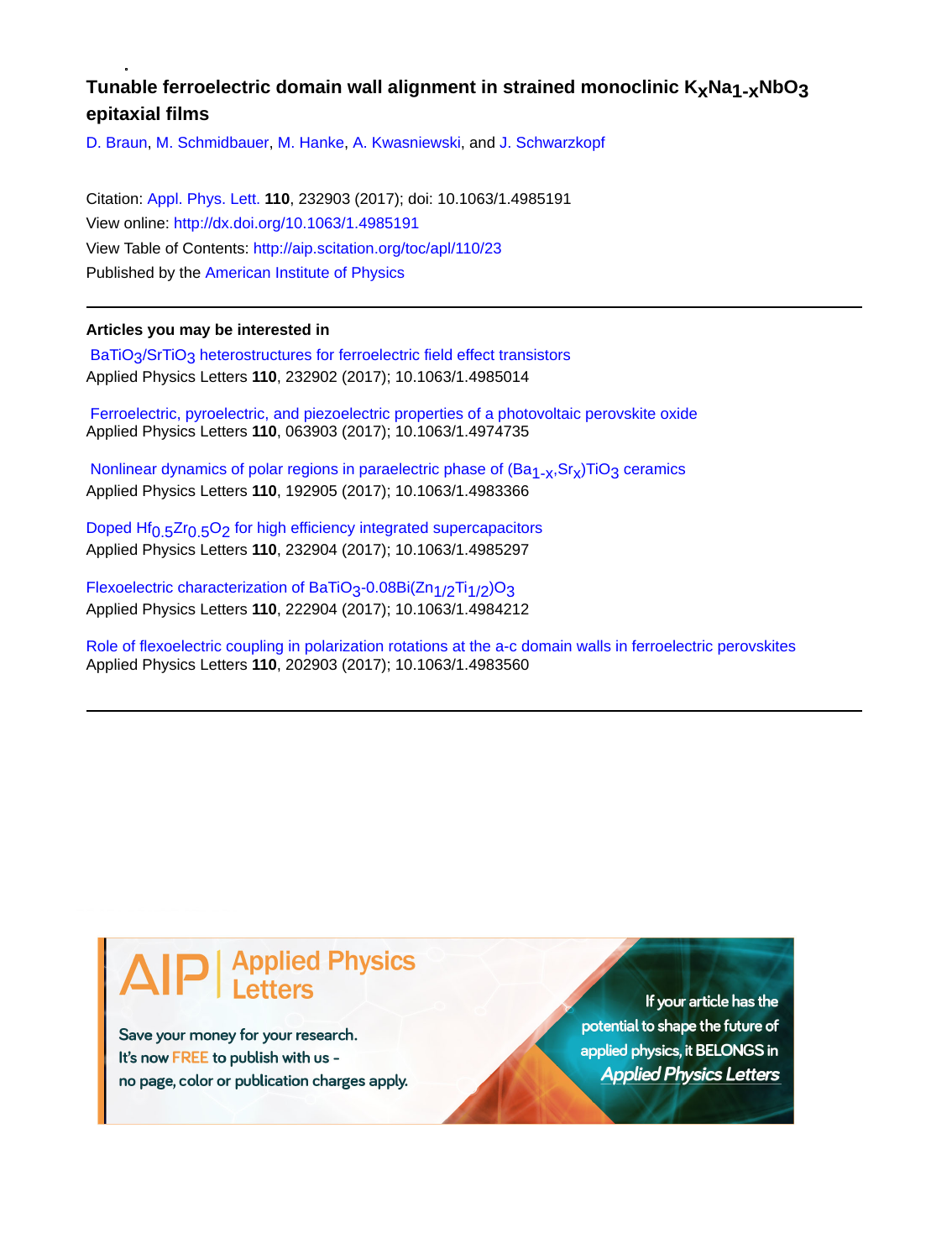

## [Tunable ferroelectric domain wall alignment in strained monoclinic](http://dx.doi.org/10.1063/1.4985191)  $K_xNa_{1-x}NbO_3$  [epitaxial films](http://dx.doi.org/10.1063/1.4985191)

D. Braun,  $1, a)$  M. Schmidbauer,  $1$  M. Hanke,  $2$  A. Kwasniewski,  $1$  and J. Schwarzkopf $1$ <sup>1</sup>Leibniz Institute for Crystal Growth, D-12489 Berlin, Germany <sup>2</sup> Paul-Drude Institute for Solid State Electronics, D-10117 Berlin, Germany

(Received 3 April 2017; accepted 26 May 2017; published online 9 June 2017)

Epitaxial growth of ferroelectric  $K_xNa_{1-x}NbO_3$  thin films on (110) NdScO<sub>3</sub> substrates results in the formation of domain walls which significantly differ in their arrangement from commonly observed  $45^{\circ}$  or  $90^{\circ}$  inclinations. The deviation is attributed to the monoclinic symmetry of the evolving  $a_1a_2/M_C$  herringbone pattern and can be controlled by the epitaxial strain. In this work, tuning of the in-plane domain angle is systematically performed by the variation of the potassium content in  $K_xNa_{1-x}NbO_3$ . The experimental data are in full agreement with a theoretical model. The observed behavior yields a promising pathway for domain engineering and patterning of periodic structures. Published by AIP Publishing. [\[http://dx.doi.org/10.1063/1.4985191](http://dx.doi.org/10.1063/1.4985191)]

In nanoscale technological applications using ferroelectrics, the availability of materials with enhanced piezoelectric properties is highly requested. In particular, such an enhancement can be achieved by using materials in which the electrical polarization vector can continuously rotate within symmetry planes of the respective crystal unit cell. Such a freedom is exclusively attributed to low symmetry monoclinic phases in which the monoclinic mirror plane is the primary symmetry element. Indeed, this phenomenon was initially observed at the morphotropic phase boundary (MPB) of lead zirconium titanate where the unit cell symmetry changes from rhombohedral to tetragonal $1-3$  via a monoclinic bridging phase enabling giant piezoelectric responses. However, beyond this aspect of enhanced piezoelectric properties, which is essentially well understood, it would be also highly desirable to provide a material system which exhibits a tunable domain wall arrangement. This ability has been rarely investigated yet, but would lead to an increased versatility of applicable ferroelectric domain pattern.

In common ferroelectric materials with tetragonal or orthorhombic symmetry, the electrical polarization vector is linked to a crystallographic axis. As a result of this restriction, the corresponding domain walls can be tilted against the main crystallographic axes exclusively by angles of  $45^{\circ}$  or 90°,<sup>[4](#page-4-0),[5](#page-4-0)</sup> although the angle between both adjacent polarization vectors could be different as apparent in rhombohedral systems.<sup>6,7</sup> The permitted domain wall angles are strongly coupled to the symmetry of the crystal unit cell and are controlled by the compatibility of adjacent unit cells at the domain walls. Remarkably, for ferroelectric systems with monoclinic symmetry, the domain walls can be arranged in arbitrary directions and the included angle can be almost continuously modified. In a theoretical work, Bokov and  $Ye^{\delta}$ showed that the domain wall angles may vary in the range of several tens of degree. They basically depend only on the lattice parameters and the monoclinic angle. Therefore, the realization of monoclinic phases would provide the combination of a highly piezo active and simultaneously flexible domain pattern.

The use of a ferroelectric material with monoclinic symmetry thus enables a promising route for "domain engineering" through implementation of an additional degree of freedom. Indeed, such a flexible domain pattern would give rise to a wide range of technological applications.

For instance, tailored periodic templates are requested to pattern the device on top.<sup>9</sup> In this way, exemplary nanostruc-tures for an increased storage density<sup>[10](#page-4-0)</sup> can be arranged in a more flexible way. This has been, e.g., demonstrated for metallic nanowires on  $LiNbO<sub>3</sub>$ .<sup>[11](#page-4-0)</sup> Moreover, a nanoscale ferroelectric herringbone pattern is discussed for the use in energy harvesting devices<sup>[12](#page-4-0)</sup> and for applications requiring a tunable thermal conductivity.<sup>[13](#page-4-0)</sup> In all these applications, a flexible domain wall arrangement would be beneficial. However, such a behavior has not been experimentally confirmed for monoclinic systems yet.

In the present work, we will demonstrate that targeted adjustment of the monoclinic unit cell can be used to systematically vary the corresponding domain wall angles. For that purpose, we have chosen the  $K_xNa_{1-x}NbO_3$  material system which has been shown to be a promising candidate to create ferroelectric monoclinic domains of large versatility. For example, a highly periodic monoclinic stripe domain pattern can be obtained for NaNbO<sub>3</sub><sup>[14](#page-4-0)</sup> and  $K_{0.75}Na_{0.25}NbO<sub>3</sub><sup>15</sup>$  $K_{0.75}Na_{0.25}NbO<sub>3</sub><sup>15</sup>$  $K_{0.75}Na_{0.25}NbO<sub>3</sub><sup>15</sup>$  epitaxial thin films grown on  $(110)$  TbScO<sub>3</sub> orthorhombic substrates. Moreover, the potassium atomic concentration x can be adjusted in such a way that two monoclinic phases differing in surface orientation can be simultaneously achieved. This coexistence was demonstrated for  $K_{0.9}Na<sub>0.1</sub>NbO<sub>3</sub>$ grown on  $(110)$  NdScO<sub>3</sub> and is a result of an elastic strain energy density degeneration.<sup>[16](#page-4-0)</sup> As a consequence of this multi-domain state, a characteristic herringbone pattern evolves whose inclination angle will be investigated in the present study. Through a variation of the potassium content x between  $x = 0.80$  to 0.95 in  $K_xNa_{1-x}NbO_3$  thin films on  $NdScO<sub>3</sub>$  substrates the spatial dimension as well as the shearing angle of the monoclinic unit cell can be modified. The a)[dorothee.braun@ikz-berlin.de](mailto:dorothee.braun@ikz-berlin.de) comparatively narrow composition range is based on the

0003-6951/2017/110(23)/232903/4/\$30.00 110, 232903-1 Published by AIP Publishing.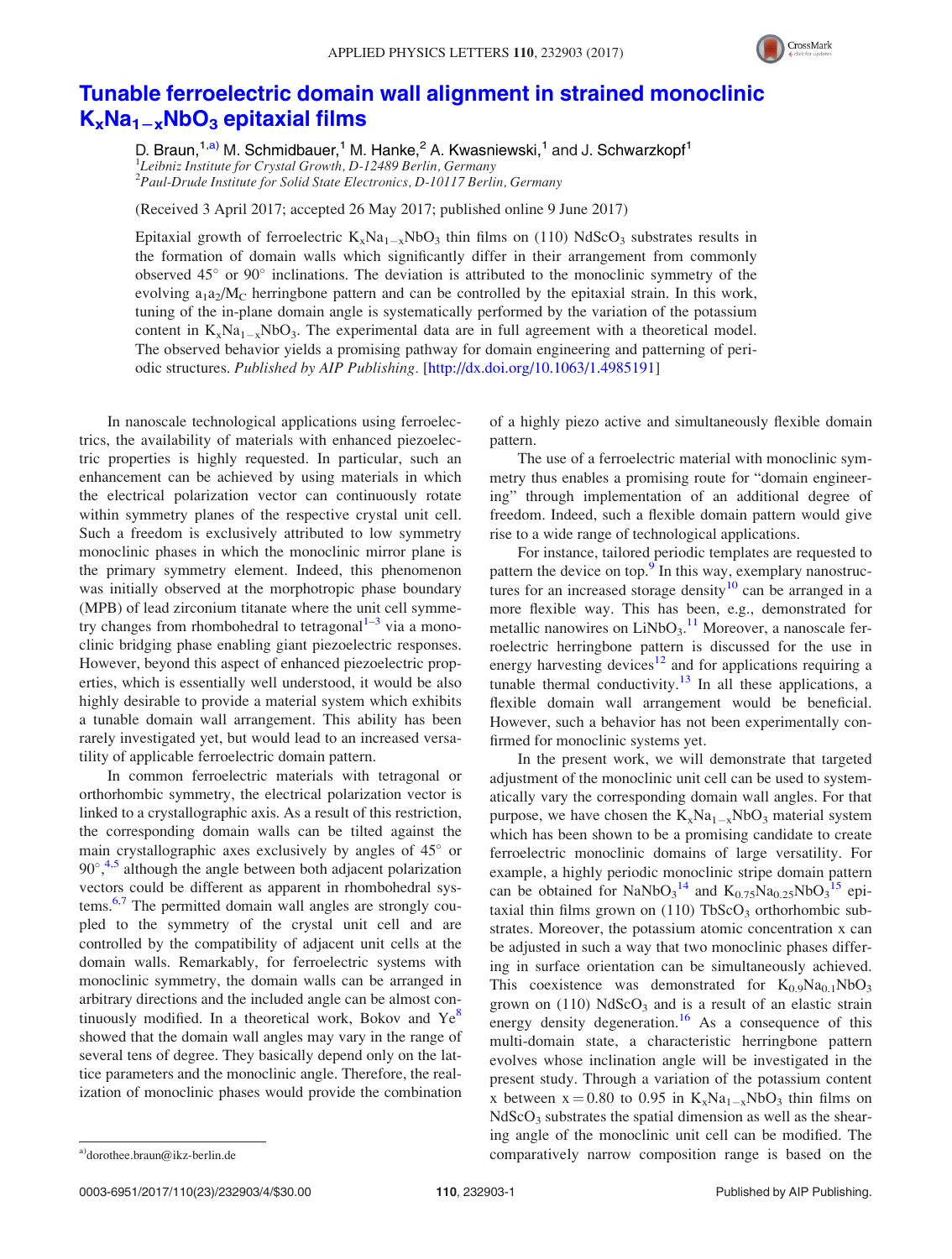requirement of coexisting  $a_1a_2$  and  $M_c$  phases with Pm symmetry which induces a pronounced herringbone domain pat-tern.<sup>[16](#page-4-0)</sup> However, despite the small variation in the potassium content x the monoclinic distortion angle  $\beta$  and the vertical lattice parameter do change significantly. We will show that this will lead to distinct modifications of the domain wall angle, which is in excellent agreement with the theoretical model introduced by Bokov and Ye.<sup>[8](#page-4-0)</sup>

All samples shown were grown by liquid-delivery spin metal-organic chemical vapor phase deposition (MOCVD). The huge advantage of this technique is the epitaxial growth close to thermodynamic equilibrium accompanied by a comparatively high oxygen partial pressure. As a result, fully strained and stoichiometric films with smooth surfaces and interfaces are obtained. For more details, see Refs. [15](#page-4-0) and [17](#page-4-0). In order to avoid premature plastic strain relaxation, the films were deposited directly on the  $(110)$  NdScO<sub>3</sub> substrates without a bottom electrode in-between. The film thickness was limited to 20–30 nm which is well below the critical thickness of plastic relaxation thus guaranteeing fully strained films.

The surface morphology of the films was analyzed via atomic force microscopy (AFM; Asylum Research MFP-3D stand-alone instrument). The surface topology (not shown here) of all films exhibits rather smooth surfaces with a root mean square roughness well below 0.5 nm. The ferroelectric domain structure was investigated within the piezoresponse force microscopy (PFM) mode embedded as dual AC resonance tracking (DART) version. Lateral piezoresponse images of all samples are shown in Figs.  $1(a)-1(d)$ .

In accordance with linear elasticity theory, $16$  coexistence of  $a_1a_2$  and  $M_C$  domains is observed which is interlaced to a herringbone pattern. The well-defined stripe domains with domain walls tilted by an angle  $\alpha$  against the  $[001]_{\text{NSO}}$  direction are additionally enclosed in bundles along  $[001]_{\text{NSO}}$  [see inset in Fig. 1(b)]. Since the arrangement is identical for the lateral and the vertical PFM image, the dark and bright domains can be identified as alternating monoclinic  $a_1 a_2/M_c$ domain structure in reference to Schmidbauer et  $al$ .<sup>[16](#page-4-0)</sup> Obviously, the stripe domains do not include an angle of 45 or  $90^\circ$  to the  $[001]_{\text{NSO}}$  directions (as it would be expected for orthorhombic or tetragonal films<sup>4,5,18</sup>). In order to quantitatively evaluate the inclination angles,  $\alpha_{PFM}^{\text{exp}}$ , of the stripe domains, we have performed a two-dimensional Fourier analysis of the PFM images shown in Figs.  $1(a)-1(d)$ . We found that they systematically vary between  $49^{\circ}$  (x = 0.80) and 76 $\degree$  (x = 0.90) with the film composition x. In order to correlate this result with the monoclinicity of the film unit cell, the monoclinic shearing angle  $\beta$  was determined. For this purpose, grazing incidence in-plane x-ray diffraction (GIXD) has been performed at station BM20 of the European Synchrotron (ESRF, Grenoble, France) and at KMC-2 beamline of Bessy II (Helmholtz Center, Berlin, Germany). For these measurements, the glancing angle of incidence was chosen slightly above the critical angle of total external reflection. This leads to a strong suppression of the substrate Bragg reflection and to maximum sensitivity for the thin film signal. Two-dimensional in-plane reciprocal space maps were recorded by using a one-dimensional position sensitive detector aligned parallel to the sample surface.



FIG. 1. (a)–(d) Lateral piezoresponse force amplitude images ( $1 \times 1 \mu m$ ) of  $K_xNa_{1-x}NbO_3$  films grown on (110) NdScO<sub>3</sub> orthorhombic substrate with varying potassium concentration x. Insets in (b) and (c) show the definition of in-plane domain wall inclination angle  $\alpha$  and the orientation of the NdScO3 substrate, respectively. (e) and (f) Grazing incidence in-plane x-ray diffraction intensity distribution recorded in the vicinity of the  $(2\bar{2}4)_{\text{NSO}}$ reciprocal lattice point for  $x = 0.90$  and  $x = 0.92$ , respectively.

This advanced multi-detection technique enables fast twodimensional reciprocal space mappings with excellent count-ing statistics.<sup>[19](#page-4-0)</sup> In order to distinguish between strain and morphology related features in reciprocal space, a variety of Bragg reflections – e.g.,  $(004)_{\text{NSO}}$ ,  $(008)_{\text{NSO}}$ , and  $(2\bar{2}4)_{\text{NSO}}$  – was investigated.

As an example, two selected in-plane intensity distributions recorded in the vicinity of the  $(2\bar{2}4)_{\text{NSO}}$  reciprocal lattice point are presented in Figs.  $1(e)$  and  $1(f)$  for two samples with potassium contents of  $x = 0.90$  and  $x = 0.92$ , respectively. A complicated diffraction pattern evolves for both samples. The periodic arrangement of the domain walls leads to two inclined intensity branches (marked by white dashed lines) which are intersected by broad correlation peaks. From the inclination of the two branches, the domain wall angle  $\alpha_{GIXD}^{exp}$  is obtained [indicated in Figs. 1(e) and 1(f)]. Moreover, the separation  $\Delta Q_{1\bar{1}0}$  of the central peaks P<sub>1</sub> and  $P<sub>2</sub>$  of the two branches is related to the monoclinic distortion angle  $\beta$  via

$$
an\beta = \frac{\Delta Q_{1\bar{1}0}}{2Q_{001}}.
$$
 (1)

The corresponding  $\beta$  angles are summarized in Table [I.](#page-3-0) The experimental domain wall angles obtained from PFM  $(\alpha_{PFM}^{exp})$  and GIXD  $(\alpha_{GIXD}^{exp})$  analysis are illustrated in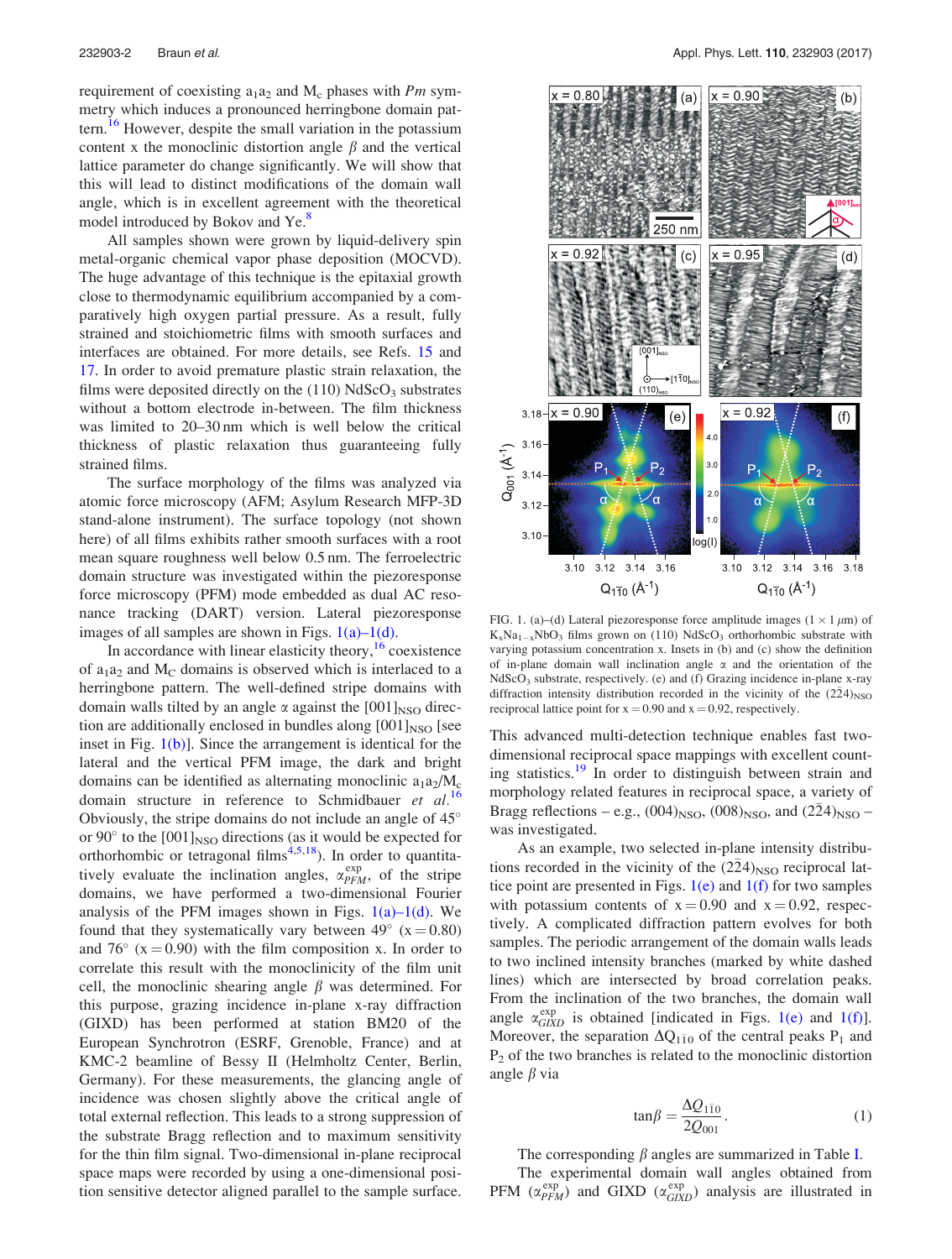<span id="page-3-0"></span>TABLE I. Structural parameters of the samples under investigation. The inplane lattice parameters of the film are equal to the in-plane lattice parameters of the (110) NdScO<sub>3</sub> surface unit cell  $(d_{110} = 4.0124 \text{ Å}$  and  $d_{001} = 4.0025 \text{ Å}$ ).

|                                | Sample 1 |       | Sample 2 Sample 3 | Sample 4 |
|--------------------------------|----------|-------|-------------------|----------|
| K atomic concentration x       | 0.80     | 0.90  | 0.92              | 0.95     |
| Vertical lattice spacing d (Å) | 3.969    | 3.986 | 3.989             | 3.992    |
| Monoclinic angle $\beta$ (deg) | 0.145    | 0.11  | 0.08              | 0.077    |

Fig. 2 as blue circles and red triangles, respectively, as a function of monoclinic distortion  $\beta$ .

The error bars result from the reading accuracy. It is striking that (i) the experimental data evaluated from PFM and GIXD are in excellent agreement and (ii) the domain wall angle is quite sensitive to the monoclinic distortion of the film unit cell.

The correlation between monoclinic shearing angle  $\beta$ and in-plane domain wall angle  $\alpha$  has been theoretically considered by Fousek et  $al$ .<sup>[20](#page-4-0)</sup> for the arrangement of compatible ferroelectric domain walls depending on their respective symmetry and by Sapriel<sup>[21](#page-4-0)</sup> for ferroelastics. The special case of monoclinic symmetry was discussed later by Bokov and  $Ye<sup>8</sup>$  $Ye<sup>8</sup>$  $Ye<sup>8</sup>$  On the basis of these geometrical considerations, compatible monoclinic domain walls can be identified and the resulting domain wall angles  $\alpha$  can be derived for Pm symmetry. Thereby, two different domain walls  $S_1$ and  $S_2$  can appear whose plane equations are denoted as follows:

$$
S_1 \text{ walls} \qquad S_2 \text{ walls}
$$
  

$$
(a - b)(x \pm y) = \pm 2dz \quad (c - a)(x \pm y) = \pm 2dz. \qquad (2)
$$

The difference is a quantitative change of the tilting angle of the domain wall around the pseudocubic (pc)  $\langle 001 \rangle_{nc}$  directions. In Eq.  $(2)$ , the parameter set a, b, c, and d denotes the components of the so-called spontaneous strain tensor. $22$ These quantities can be expressed by the pseudocubic $2<sup>3</sup>$  lattice parameters  $a_{pc}$ ,  $b_{pc}$ , and  $c_{pc}$  and the monoclinic distortion angle  $\beta$  via



FIG. 2. In-plane domain wall inclination angle  $\alpha$  derived from PFM (blue circle) and GIXD (red triangle) along with calculated values (green square) as a function of the monoclinic distortion angle  $\beta$  (for details see text).

$$
a = \frac{b_{pc} - p}{p}, \quad b = \frac{a_{pc} - p}{p}, \quad c = \frac{c_{pc} - p}{p},
$$
  

$$
2d = \frac{\pi}{2} - \beta, \quad p = \frac{a_{pc} + b_{pc} + c_{pc}}{3}.
$$
 (3)

Furthermore, x, y, and z describe likewise the main crystallographic axes as well as the indices of the planes in the pseudocubic notation. The domain wall angle  $\alpha$  with respect to the  $\langle 001 \rangle_{nc}$  directions can be evaluated as traces of these walls on, e.g., the  $x = 0$  planes via

$$
S_1 \text{ walls} \qquad S_2 \text{ walls} \n\tan\alpha_1 = \frac{a - b}{\pm 2d} \quad \tan\alpha_2 = \frac{c - a}{\pm 2d}.
$$
\n(4)

The monoclinic shearing angle  $\beta$  (exaggerated plotted) and the domain wall inclination angle  $\alpha$  are sketched in Fig. 3.

For fully strained films, the dimensions of the surface unit cell of the  $NdScO<sub>3</sub>$  substrate can be used as in-plane lattice parameters of the film, while the vertical lattice parameters have been determined from  $\theta/2\theta$  high resolution x-ray diffraction scans (see Table I). Introducing these values in Eqs. (3) and (4), the domain wall angles  $\alpha^{\text{theo}}$  were calculated and are displayed in Fig. 2 as green squares with error bars given by the experimental uncertainties of  $\beta$ . Very good qualitative and quantitative agreement between experimental and calculated values is achieved. However, minor differences can still be observed. In general, the theoretical descriptions $8,20$  assume a single-domain and free-standing crystal. In consequence, no epitaxial stresses are considered as they apply for the fully strained films discussed in this work. Mokrý and Fousek $^{24}$  $^{24}$  $^{24}$  have calculated the impact of



FIG. 3. Schematic view of the domain pattern with embedded domain wall inclination angle  $\alpha$  and the respective  $K_xNa_{1-x}NbO_3$  (sheared) pseudocubic unit cells (cross sectional view). The monoclinic  $a_1a_2$  domains with  $(100)_{nc}$ orientation are colored in blue, the  $M_C$  domains with  $(001)_{pc}$  orientation are depicted with yellow color. The monoclinic distortion angle  $\beta$  is illustrated for both orientations and shearing directions.